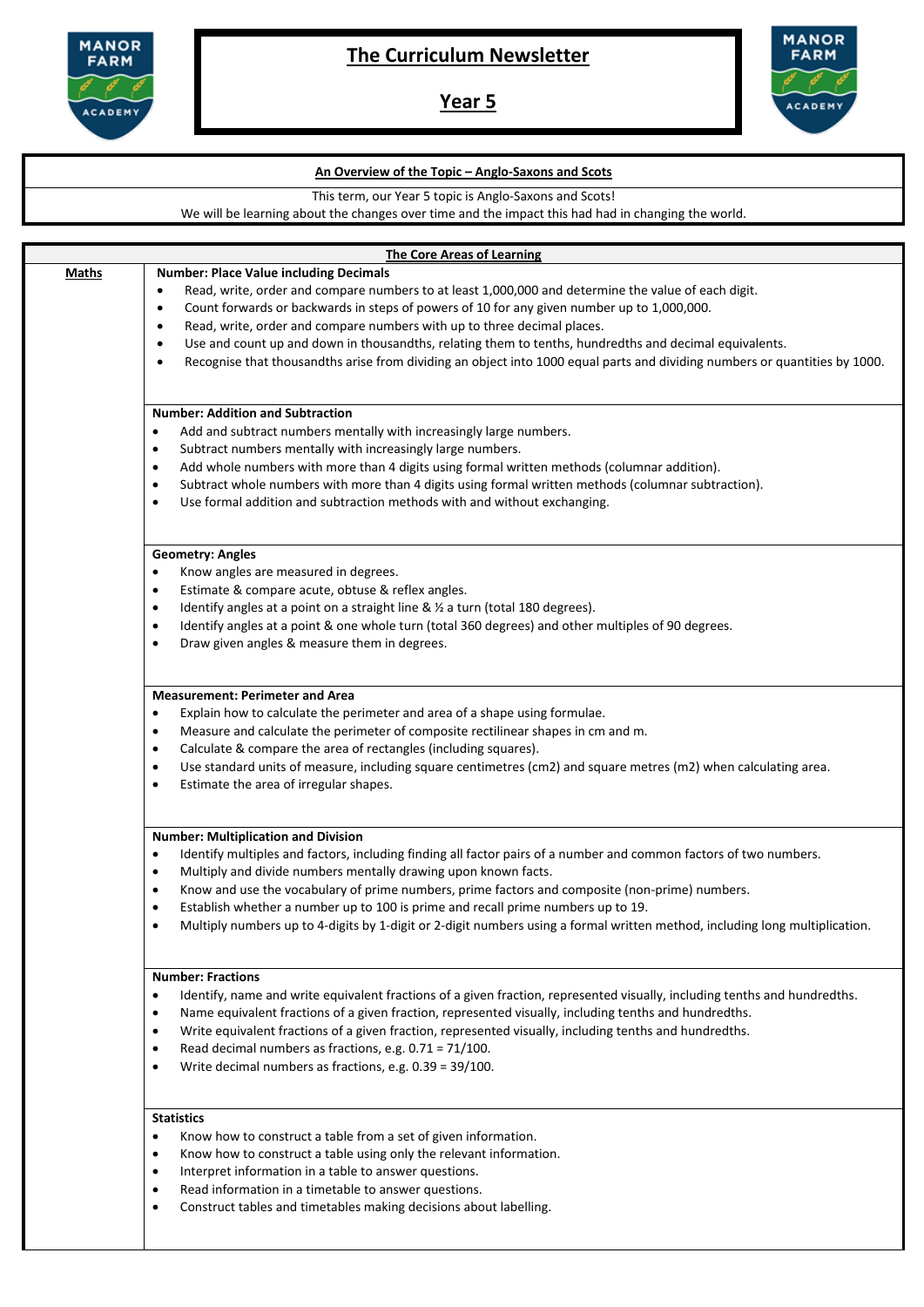| Literacy         | <b>Instruction Writing</b>                                                                                                         |
|------------------|------------------------------------------------------------------------------------------------------------------------------------|
|                  | Use structural features to effectively present work.                                                                               |
|                  | Use adverbials (including of time and place).<br>$\bullet$                                                                         |
|                  | Apply knowledge of verbs including modal and imperative verbs.                                                                     |
|                  | $\bullet$                                                                                                                          |
|                  | Introduce a list, correctly using colons, semi colons and bullet points.<br>$\bullet$                                              |
|                  | Create clear, formal tone within writing using different language devices.<br>$\bullet$                                            |
|                  |                                                                                                                                    |
|                  | <b>Persuasive Writing</b>                                                                                                          |
|                  | Apply cohesive devices, within and across sentences and paragraphs including time adverbials.<br>$\bullet$                         |
|                  |                                                                                                                                    |
|                  | Use paragraphs to organise ideas.<br>$\bullet$                                                                                     |
|                  | Explore the use of hyphens within writing.<br>$\bullet$                                                                            |
|                  | Understand and correctly apply the use of plural and possessive apostrophes as well as for contractions.<br>$\bullet$              |
|                  | Develop knowledge towards -s differences for singular or plural possession.<br>$\bullet$                                           |
|                  |                                                                                                                                    |
|                  | <b>Poetry: Finding a Voice</b>                                                                                                     |
|                  |                                                                                                                                    |
|                  | Research, analyse and use pattern and rhyme.<br>$\bullet$                                                                          |
|                  | Understand expanded noun phrases.<br>٠                                                                                             |
|                  | Use prepositional phrases.<br>$\bullet$                                                                                            |
|                  | Explore use of adverbs and adverbials within work.<br>$\bullet$                                                                    |
|                  | Use of commas after fronted adverbials.<br>$\bullet$                                                                               |
|                  |                                                                                                                                    |
|                  |                                                                                                                                    |
|                  | <b>Fiction: Science-Fiction</b>                                                                                                    |
|                  | Describe settings and characters.<br>$\bullet$                                                                                     |
|                  | Ensure correct use of tense within writing.<br>$\bullet$                                                                           |
|                  |                                                                                                                                    |
|                  | Understand speech punctuation.<br>٠                                                                                                |
|                  | Explore punctuation for parenthesis including dashes, brackets and commas.<br>$\bullet$                                            |
|                  | Apply cohesive devices, within and across sentences and paragraphs including time adverbials.<br>$\bullet$                         |
|                  |                                                                                                                                    |
|                  | <b>High Quality Texts</b>                                                                                                          |
|                  | Beowolf<br>$\bullet$                                                                                                               |
|                  | King Arthur and the Knights of the Round Table<br>$\bullet$                                                                        |
|                  | Anglo-Saxon Boy<br>$\bullet$                                                                                                       |
|                  |                                                                                                                                    |
|                  | The Buried Crown<br>$\bullet$                                                                                                      |
|                  | Men, women and children in Anglo-Saxon times<br>٠                                                                                  |
|                  | Freedom for Bron                                                                                                                   |
|                  | The Iron Man                                                                                                                       |
|                  | Flood World                                                                                                                        |
|                  |                                                                                                                                    |
|                  | Cherry Moon                                                                                                                        |
|                  |                                                                                                                                    |
| <b>Science</b>   | <b>Animals including humans</b>                                                                                                    |
|                  | Describe the changes as humans develop to old age.                                                                                 |
|                  | Research and analyse the gestation periods of a range of animals.<br>$\bullet$                                                     |
|                  | Explore the key physical, emotional and developmental stages of the human life cycle.<br>$\bullet$                                 |
|                  |                                                                                                                                    |
|                  | Living things and their habitats                                                                                                   |
|                  | Compare and contrast the life cycles of a mammal, an amphibian, an insect and a bird.                                              |
|                  | Describe the life process of reproduction in some plants and animals.<br>$\bullet$                                                 |
|                  |                                                                                                                                    |
|                  | Investigate sexual and asexual reproduction in plants.<br>٠                                                                        |
|                  |                                                                                                                                    |
|                  | <b>Working scientifically</b>                                                                                                      |
|                  | Planning different scientific enquiries to answer questions, including recognising and controlling variables.<br>$\bullet$         |
|                  | Taking measurements, using a range equipment, with accuracy and precision, taking repeat readings when appropriate.<br>$\bullet$   |
|                  | Recording data and results of increasing complexity using scientific diagrams, labels, keys, tables, and graphs.<br>$\bullet$      |
|                  | Using test results to make predictions to set up further comparative and fair tests.<br>$\bullet$                                  |
|                  | Reporting and presenting findings from enquiries, including conclusions, causal relationships and explanations of and<br>$\bullet$ |
|                  |                                                                                                                                    |
|                  | degree of trust in results, in oral and written forms such as displays and other presentations.                                    |
|                  | Identifying scientific evidence that has been used to support or refute ideas or arguments<br>$\bullet$                            |
|                  |                                                                                                                                    |
| <b>Computing</b> | iMedia: iJam - iSong                                                                                                               |
|                  | Design and create a full musical composition using a variety of instruments and sounds.<br>$\bullet$                               |
|                  | Understand how different musical components including tempo and rhythmical patterns impact a composition.<br>$\bullet$             |
|                  | Explore music production and how to use 'Live Loops' and 'Smart Instructions'.<br>$\bullet$                                        |
|                  |                                                                                                                                    |
|                  | iMedia: iProgram - iLogic                                                                                                          |
|                  | Understand and develop key coding skills.                                                                                          |
|                  | Explore the use of steps, loops, basic logic and functions such as 'if statements'.                                                |
|                  | Using code, design and create 'Spyrograph' style artwork.                                                                          |
|                  |                                                                                                                                    |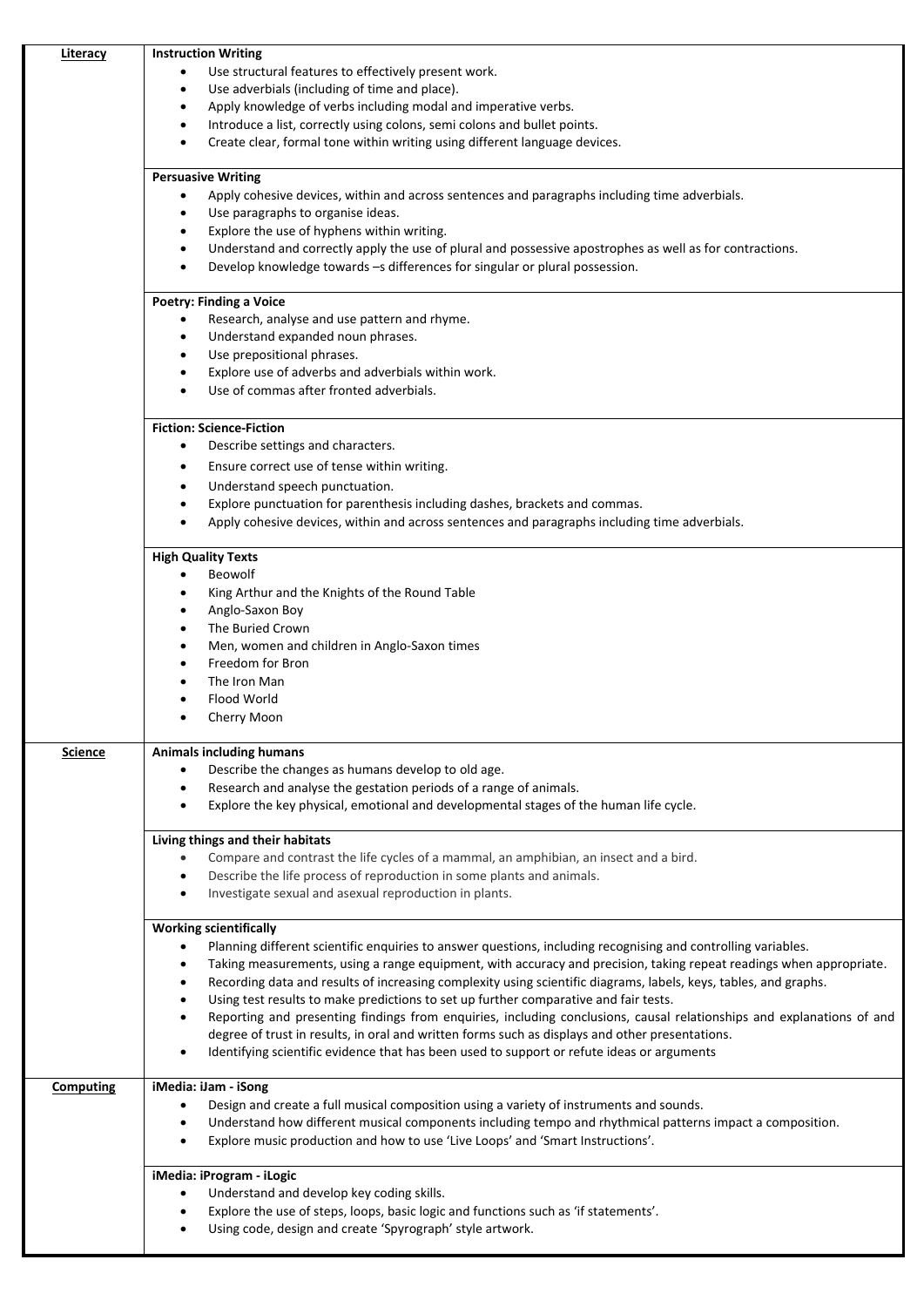| Learning in relation to Our Topic and Beyond |                                                                                                                                                                                                                         |  |  |
|----------------------------------------------|-------------------------------------------------------------------------------------------------------------------------------------------------------------------------------------------------------------------------|--|--|
| Our World                                    | <b>History</b>                                                                                                                                                                                                          |  |  |
| <u>and</u>                                   | Develop a chronologically secure knowledge and understanding of world history, establishing clear narratives within and<br>$\bullet$                                                                                    |  |  |
| <b>The Past</b>                              | across the period of Ancient Egypt.<br>Create timelines with significant dates during the Anglo-Saxon period.<br>$\bullet$                                                                                              |  |  |
|                                              | Investigate key figures within this time period including King Alfred the Great.<br>$\bullet$                                                                                                                           |  |  |
|                                              | Explore how the Anglo-Saxons had an impact on the local landscape.<br>$\bullet$                                                                                                                                         |  |  |
|                                              | Compare and contrast this time period with modern day and the period of Roman Empire.<br>$\bullet$                                                                                                                      |  |  |
|                                              | Develop the appropriate use of historical terms.                                                                                                                                                                        |  |  |
|                                              | Regularly address and devise historically valid questions about change, cause, similarity and difference, as well as                                                                                                    |  |  |
|                                              | significance.                                                                                                                                                                                                           |  |  |
|                                              | Geography                                                                                                                                                                                                               |  |  |
|                                              | Use geographical sources to describe and understand key aspects of human geography, which will reflect how UK land<br>$\bullet$                                                                                         |  |  |
|                                              | use has changed from the Anglo-Saxon period.                                                                                                                                                                            |  |  |
|                                              | Explore where the Anglo-Saxons came from and where they settled.<br>$\bullet$                                                                                                                                           |  |  |
|                                              | Discuss the development of homes and settlements during the Anglo-Saxon period.<br>٠                                                                                                                                    |  |  |
|                                              | Make comparisons from Britain's prehistory, in comparison to present day.<br>$\bullet$                                                                                                                                  |  |  |
|                                              | Understand how to use an 8-point compass.<br>$\bullet$                                                                                                                                                                  |  |  |
|                                              | Develop knowledge of the counties, cities and towns within the UK.<br>$\bullet$<br>Discover the key features required, in order to develop a settlement in relation to physical geography, human geography<br>$\bullet$ |  |  |
|                                              | and topology.                                                                                                                                                                                                           |  |  |
|                                              |                                                                                                                                                                                                                         |  |  |
|                                              | <b>Getting Creative</b>                                                                                                                                                                                                 |  |  |
| <u>Art</u>                                   | <b>Drawing</b><br>Improve mastery of art and design techniques, including drawing, with a range of materials.<br>$\bullet$                                                                                              |  |  |
|                                              | Compare different drawings of the same subject matter using Art language.                                                                                                                                               |  |  |
|                                              | Discuss properties of art materials, such as texture, pattern, shapes and size.<br>٠                                                                                                                                    |  |  |
|                                              | Learn about significant artists and pieces of art throughout history.<br>$\bullet$                                                                                                                                      |  |  |
|                                              | Create a composition using a variety drawing techniques and different material mediums.<br>$\bullet$                                                                                                                    |  |  |
|                                              | Evaluate the success of a created piece in terms of the vocabulary listed.<br>$\bullet$                                                                                                                                 |  |  |
| <b>Design</b>                                | <b>Mechanical Systems: Cams and Cranks</b>                                                                                                                                                                              |  |  |
| &                                            | Investigate and research a range of existing products to inform design.<br>$\bullet$                                                                                                                                    |  |  |
| <b>Technology</b>                            | Generate and develop a design criteria to ensure the product is functional and fit-for-purpose for a particular market.<br>٠                                                                                            |  |  |
|                                              | Research a D&T innovator that shaped the world of mechanical systems.<br>٠                                                                                                                                              |  |  |
|                                              | Create a plan through use of discussion, annotated sketches and diagrams and prototypes.<br>٠                                                                                                                           |  |  |
|                                              | Select and use appropriate equipment to create a product, fit for the purpose.                                                                                                                                          |  |  |
|                                              | Understand and use mechanical systems in creations (For example, gears, pulleys, cams, levers and linkages).                                                                                                            |  |  |
|                                              | Enhance ideas, based upon self-reflection, reviewing the design criteria and feedback received.                                                                                                                         |  |  |
| <b>Food Technology</b>                       | <b>Vegetable Kebabs and Meat-free Stew</b>                                                                                                                                                                              |  |  |
|                                              | Design, make and evaluate savoury meals from the Anglo-Saxon era.<br>$\bullet$                                                                                                                                          |  |  |
|                                              | Understand and apply the principles of a healthy and varied diet.<br>$\bullet$                                                                                                                                          |  |  |
|                                              | Prepare and cook a variety of predominantly savoury dishes using a range of cooking techniques.<br>$\bullet$                                                                                                            |  |  |
|                                              | Understand seasonality, and know where and how a variety of ingredients are grown, reared, caught and processed.<br>$\bullet$                                                                                           |  |  |
| <b>Music</b>                                 | Bon Jovi - Livin' on a Prayer                                                                                                                                                                                           |  |  |
|                                              | Play and perform in solo and ensemble contexts, using their voices and playing musical instruments with increasing<br>$\bullet$                                                                                         |  |  |
|                                              | accuracy, fluency, control and expression.                                                                                                                                                                              |  |  |
|                                              | Improvise and compose music for a range of purposes using the inter-related dimensions of music.<br>$\bullet$                                                                                                           |  |  |
|                                              | Listen with attention to detail and recall sounds with increasing aural memory.<br>$\bullet$                                                                                                                            |  |  |
|                                              | Use and understand staff and other musical notations and terminology.<br>$\bullet$<br>Appreciate and understand a wide range of high-quality live and recorded music drawn from different traditions and<br>$\bullet$   |  |  |
|                                              | from great composers and musicians.                                                                                                                                                                                     |  |  |
|                                              | Develop an understanding of the history of music.<br>$\bullet$                                                                                                                                                          |  |  |
|                                              |                                                                                                                                                                                                                         |  |  |
| <b>Physical Education</b>                    | <b>Physical Education and Healthy Lifestyles</b><br><b>Invasion Games (Field): Tag Rugby</b>                                                                                                                            |  |  |
| &                                            | Experience tag rugby led by a professional.<br>٠                                                                                                                                                                        |  |  |
| Health                                       | Develop flexibility, strength, technique, control and balance and apply to a field invasion game.<br>$\bullet$                                                                                                          |  |  |
|                                              | Apply techniques and strategy to work effectively within a team.<br>$\bullet$                                                                                                                                           |  |  |
|                                              | Invasion Games (Court): Netball / Basketball / Handball                                                                                                                                                                 |  |  |
|                                              | Experience court invasion games led by a professional.<br>$\bullet$                                                                                                                                                     |  |  |
|                                              | Explore dribbling and passing, using running, jumping, throwing and catching in isolation and in combination.                                                                                                           |  |  |
|                                              | Compare their performances with previous ones and demonstrate improvement to achieve their personal best.                                                                                                               |  |  |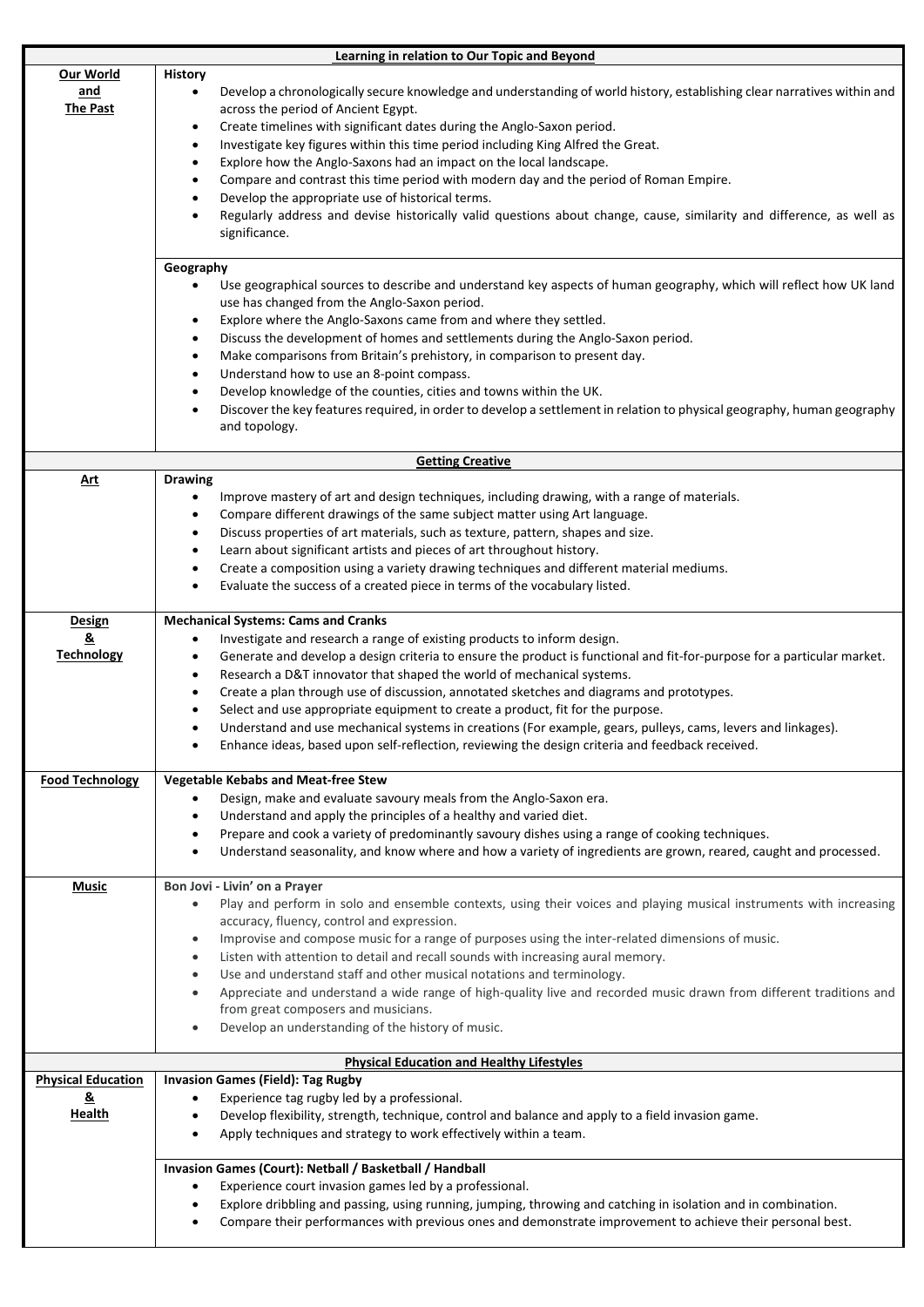| <b>Other Cultures, Religions and Ourselves</b> |                                                                                                                                                          |  |  |  |
|------------------------------------------------|----------------------------------------------------------------------------------------------------------------------------------------------------------|--|--|--|
| French                                         | Quelle Est La Date? (What is the date?)                                                                                                                  |  |  |  |
|                                                | Understand the importance of language for communication.<br>٠                                                                                            |  |  |  |
|                                                | Begin a conversation about name and feelings.<br>٠                                                                                                       |  |  |  |
|                                                | Apply knowledge of numbers, to share the date.<br>٠                                                                                                      |  |  |  |
|                                                | Recognise and recall the twelve months of the year.                                                                                                      |  |  |  |
|                                                | Converse about what the date is and complete a survey of class birthdays.<br>$\bullet$                                                                   |  |  |  |
|                                                | To explore pronunciation within French including the use of silent letters.<br>$\bullet$                                                                 |  |  |  |
|                                                |                                                                                                                                                          |  |  |  |
|                                                |                                                                                                                                                          |  |  |  |
| <b>Religious Education</b>                     | <b>Christianity: Being Human</b>                                                                                                                         |  |  |  |
|                                                | $\bullet$                                                                                                                                                |  |  |  |
|                                                | Talk about ways Christians can practice this to make an impact (charity, prayer, community work etc.).                                                   |  |  |  |
|                                                | Explain how the Bible teaches Christians to treat others, making reference to the Beatitudes, greatest commandments<br>$\bullet$<br>or Ten Commandments. |  |  |  |
|                                                |                                                                                                                                                          |  |  |  |
|                                                | Develop awareness towards the importance of worship for Christians, such as language and acts of worship.<br>٠                                           |  |  |  |
|                                                |                                                                                                                                                          |  |  |  |
|                                                | Hinduism: Being Human                                                                                                                                    |  |  |  |
|                                                | Describe how Hindu's reflect their faith in everyday life using appropriate vocabulary (dharma and karma).                                               |  |  |  |
|                                                | Explain how Hindu beliefs impact the actions that Hindu's make in their life time and talk about the effect that these<br>$\bullet$                      |  |  |  |
|                                                | actions may have on incarnation and achieving moksha.                                                                                                    |  |  |  |
|                                                | Develop awareness towards the importance of worship for Hindus, such as language and acts of worship.<br>$\bullet$                                       |  |  |  |
|                                                |                                                                                                                                                          |  |  |  |
|                                                | <b>PSHE Strands</b>                                                                                                                                      |  |  |  |
| <b>Social Education</b>                        | <b>Caring Friendships</b>                                                                                                                                |  |  |  |
|                                                | To know the skills required to maintain positive, healthy relationships.<br>٠                                                                            |  |  |  |
|                                                | To be able to talk about what makes a positive and healthy relationship.<br>$\bullet$                                                                    |  |  |  |
|                                                | To be able to talk about the importance of communication.<br>٠                                                                                           |  |  |  |
|                                                | To know how to identify an unhealthy relationship.<br>$\bullet$                                                                                          |  |  |  |
|                                                | To be able to talk about consent, bullying and unhealthy relationships.<br>$\bullet$                                                                     |  |  |  |
|                                                | To know how to seek support.<br>$\bullet$                                                                                                                |  |  |  |
|                                                |                                                                                                                                                          |  |  |  |
| <b>Philosophy and</b>                          | <b>Current Affairs</b>                                                                                                                                   |  |  |  |
| <b>SMSC</b>                                    | To know how to talk at length about a narrative.<br>$\bullet$                                                                                            |  |  |  |
|                                                | To know how to present a balanced view and justify my opinion.<br>$\bullet$                                                                              |  |  |  |
|                                                | To know how to describe events in detail.<br>$\bullet$                                                                                                   |  |  |  |
|                                                | To know how to convey my opinions clearly.<br>$\bullet$                                                                                                  |  |  |  |
|                                                | To know how to speak in Standard English.<br>٠                                                                                                           |  |  |  |
|                                                | To know how to make relevant notes during discussions.<br>٠                                                                                              |  |  |  |
|                                                |                                                                                                                                                          |  |  |  |
|                                                | To know how to respond to criticism, using appropriate language and behaviours.<br>To know how to solve problems by thinking of all options.             |  |  |  |
|                                                |                                                                                                                                                          |  |  |  |
|                                                | To know how to identify advantages and disadvantages.<br>$\bullet$                                                                                       |  |  |  |
| <b>Well-Being and</b>                          | Explain what is meant by the term 'mental health'.<br>$\bullet$                                                                                          |  |  |  |
| <b>Relationships</b>                           | Identify everyday behaviours that can help to support mental (and physical) health.<br>$\bullet$                                                         |  |  |  |
|                                                | Recognise that we can take care of our mental health (as well as our physical health).                                                                   |  |  |  |
|                                                | Describe what can impact on mental health (life events and circumstances) and how mental wellbeing can be affected.                                      |  |  |  |
|                                                | ٠                                                                                                                                                        |  |  |  |
|                                                | Recognise conflicting emotions and when these might be experienced.<br>$\bullet$                                                                         |  |  |  |
|                                                | Explain how feelings and emotions change over time.                                                                                                      |  |  |  |
|                                                | Identify positive actions to support mental wellbeing, including identifying personal support networks.                                                  |  |  |  |
|                                                | <b>Introduction and Overview</b>                                                                                                                         |  |  |  |
| <b>British Values</b>                          |                                                                                                                                                          |  |  |  |
|                                                | To know what equality means.                                                                                                                             |  |  |  |
|                                                | To be able to talk about equality and equal rights.<br>$\bullet$                                                                                         |  |  |  |
|                                                | <b>Rule of Law</b>                                                                                                                                       |  |  |  |
|                                                |                                                                                                                                                          |  |  |  |
|                                                | To know what happens when crime is reported.<br>$\bullet$                                                                                                |  |  |  |
|                                                | To be able to talk about what happens when a person is arrested and what the court proceedings are.<br>$\bullet$                                         |  |  |  |
|                                                |                                                                                                                                                          |  |  |  |
| <b>Life Simulation</b>                         | <b>Personal Health</b>                                                                                                                                   |  |  |  |
|                                                | To know how to look after my changing body. (Washing, deodorant, using panty liners if necessary.)<br>$\bullet$                                          |  |  |  |
|                                                | To be able to talk about how to keep clean as my body changes.<br>$\bullet$                                                                              |  |  |  |
|                                                |                                                                                                                                                          |  |  |  |
|                                                | <b>First Aid</b>                                                                                                                                         |  |  |  |
|                                                | To know how to administer simple first aid for cuts, grazes, splinters, and head injuries.<br>$\bullet$                                                  |  |  |  |
|                                                | To be able to put someone into the recovery position.<br>$\bullet$                                                                                       |  |  |  |
|                                                |                                                                                                                                                          |  |  |  |